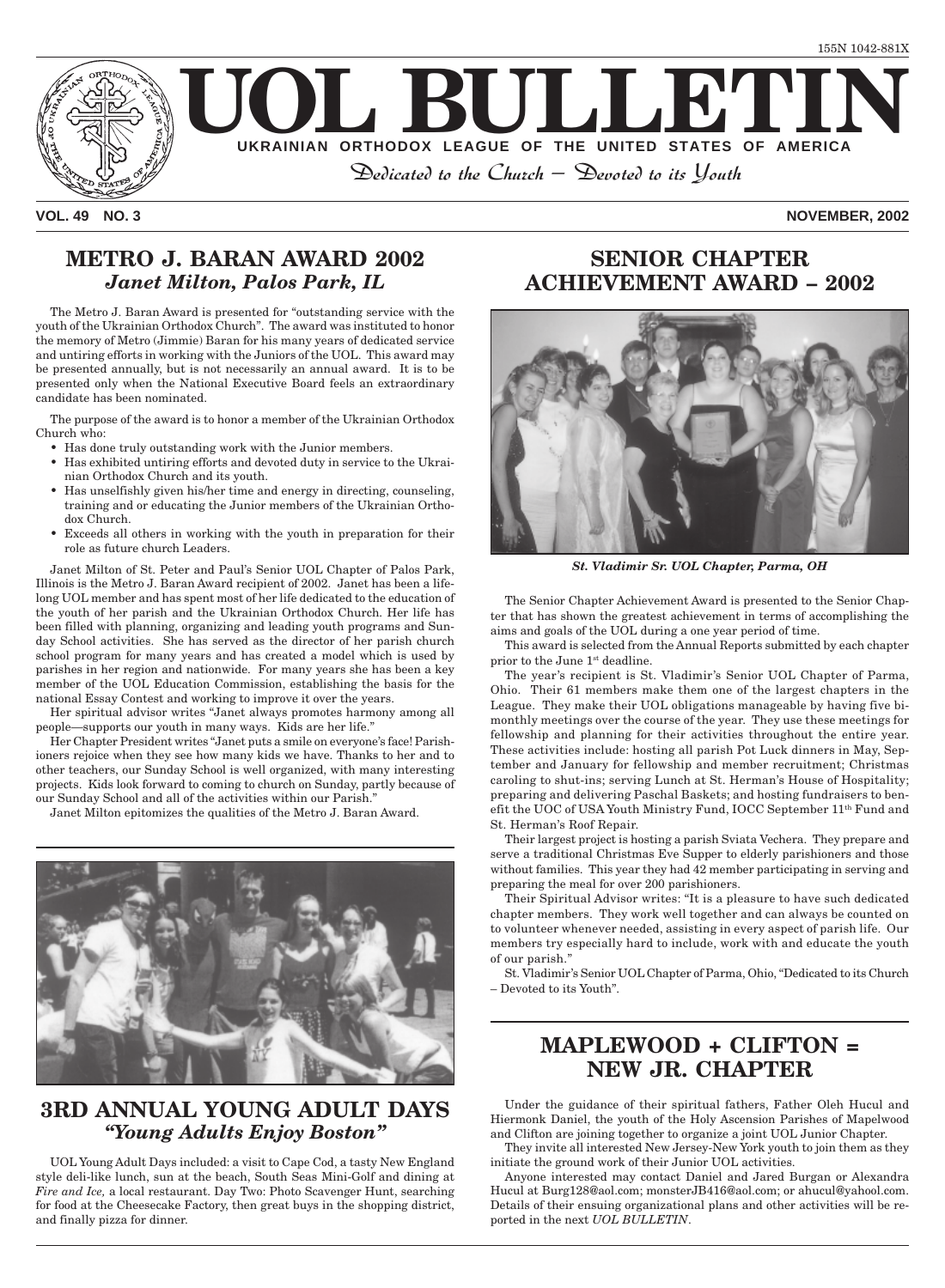*Dr. Stephen Sivulich Daria A. Pishko Anya Priester Father John Harvey* **UOL Bulletin Editor** UOL President Jr. UOL President UOL Bulletin **206 Spiritual Advisor**  $\overline{74}$  Harris Avenue Woonsocket, RJ 02895

UOL BULLETIN—The official publication of the Ukrainian Orthodox League of the United States of Non-member subscription rate - \$20.00 Canada - \$20.00

| Dr. Stephen Sivulich          | Daria A. Pishko      | Anya Priester     |
|-------------------------------|----------------------|-------------------|
| <b>UOL Bulletin Editor</b>    | <b>UOL President</b> | Jr. UOL President |
| <b>206 Christopher Circle</b> | 64 Coleman Avenue    | 102 Loker Street  |
| Pittsburgh, PA 15205          | Chatham, NJ 07928    | Wayland, MA 01778 |

Special Assistant - *Alice Sivulich,* 206 Christopher Circle, Pittsburgh, PA 15205 Sr. Staff Writer - *Elizabeth Mitchell,* 46 Lexington Court, Carnegie, PA 15106 Distribution - Sts. Peter and Paul Chapters, Carnegie, PA

*UOL Bulletin*—Published seven times annually - September, October, November, January/February, March, April, and June.

**The absolute deadline for each monthly issue is the 5th of the prior month. Photos will not be returned unless accompanied by a self-addressed stamped envelope.**

**Note to Contributors: All articles submitted to the** *UOL Bulletin* **must be in 12 point Times New Roman (font), or typed and double spaced in 12 point type. Articles may be submitted via e-mail attachments.** The editor reserves the right to condense any material submitted. Material cannot be returned.

Advertising rates: Please inquire through editorial offices.

## **UOL FISCAL YEAR AND DEADLINES 2002-2003**

| July<br>Mid - July | 1              | Start of new fiscal year<br>Annual Audit and National Executive Board<br>pre-Convention meeting Annual UOL Convention |
|--------------------|----------------|-----------------------------------------------------------------------------------------------------------------------|
| <b>August</b>      | 5              | UOL Bulletin submission deadline                                                                                      |
| <b>September</b>   | 5              | <b>UOL Bulletin</b> submission                                                                                        |
|                    | 27-29          | National Executive Board Fall meeting -<br>South Bound Brook, NJ                                                      |
|                    | 30             | <b>DEADLINE: CHAPTER &amp; MEMBERSHIP</b><br><b>DUES &amp; Initial MEMBERSHIP ROSTERS</b>                             |
| October            | 1              | Chapter Membership drive—invite                                                                                       |
|                    |                | more people to join your chapter!                                                                                     |
|                    | $\overline{5}$ | <b>UOL Bulletin</b> submission deadline                                                                               |
| December           | 5              | UOL Bulletin submission deadline                                                                                      |
| <b>January</b>     | 4              | Annual Fund Drive mailing                                                                                             |
|                    | $\overline{4}$ | Essay Contest - first mailing                                                                                         |
|                    | [TBD]          | National Executive Board Winter Mtg.                                                                                  |
| February           | 5              | <b>UOL Bulletin</b> submission deadline                                                                               |
|                    | 28             | LSSK applications mailed to chapters                                                                                  |
|                    |                | Essay Contest - second mailing                                                                                        |
| March              | 5              | <b>UOL Bulletin</b> submission deadline                                                                               |
|                    | 30             | Chapter Election & Delegate forms mailed                                                                              |
|                    |                | <b>UOL Awards Applications mailed</b>                                                                                 |
| <u>April</u>       | 30             | <b>DEADLINE: CHAPTER PROJECT</b>                                                                                      |
|                    |                | <b>CONTRIBUTION</b><br>Convention registration forms mailed                                                           |
|                    |                | <b>DEADLINE: Essay Contest entries</b>                                                                                |
|                    | [TBD]          | National Executive Board Spring Mtg.                                                                                  |
|                    |                |                                                                                                                       |
| <u>May</u>         | 5              | UOL Bulletin submission deadline                                                                                      |
|                    | 31             | DEADLINE: LSSK applications                                                                                           |
|                    |                | DEADLINE: UOL Awards apps.                                                                                            |
| June               | $\mathbf 1$    | DEADLINE: All Annual Reports -                                                                                        |
|                    |                | Chapter, National Executive Board and                                                                                 |
|                    |                | Junior Executive Board - due to                                                                                       |
|                    |                | <b>Corresponding Secretary</b>                                                                                        |
|                    | 15             | <b>DEADLINE: Chapter Election reports</b>                                                                             |
|                    |                | due to Corresponding Secretary<br>DEADLINE: Delegate forms due to                                                     |
|                    |                | Convention committee                                                                                                  |
|                    |                | <b>DEADLINE: CONVENTION</b>                                                                                           |
|                    |                | <b>REGISTRATION PAYMENT</b>                                                                                           |
|                    |                |                                                                                                                       |

*"Do not wish to be anything but what you are, and try to be that perfectly." – St. Francis de Sales*

*"There's nothing guaranteed to be fair in either golf or life, and we shouldn't expect it to be different. You must accept your disappointments and triumphs equally. – Harvey Penick's LITTLE RED BOOK*

### **PRESIDENT'S COLUMN** *Daria A. Pishko*



Dear Brother and Sisters in Christ, Glory to Jesus Christ!

The National Executive Board held its first meeting in South Bound Brook, New Jersey on September 27-29, 2002. As a result, we were able to participate in the Jubilee celebrating the  $50<sup>th</sup>$ Anniversary of the blessing of our land at our Metropolia Center in South Bound Brook. It was a glorious day and included a wonderful Hierarchical Divine Liturgy, the blessing of the newly

created Apostolic Prayer Trail, an Agape Luncheon and cultural concert. The festivities were very well attended. It was great to see so many UOL members participating from all over the country. I encourage those who were unable to make it to the celebration to plan a trip to South Bound Brook to walk the new prayer trail. It is a great way to enjoy the vastness and beauty of our property and take time out of our busy lives for a little fresh air and prayer.

For our first meeting, the NEB abandoned our traditional meeting format to focus our discussions on our plans and goals for the year. There was a strong feeling that the League and its organizational structure have not been able to maximize the synergies available from working in concert with the newly developed Offices of the Consistory. As a result of a lengthy discourse, the NEB decided that a specific effort must be put forth to evaluate the existing commission/committee organizational structure in light of the establishment of the various Consistory Offices over the past few years.

As we well know, the League has traditionally been the vehicle by which the concerns, needs and ideas of our members were conveyed to our church administrators. For many years, we accepted the responsibility of initiating projects or various other efforts to address and/or support these concerns, needs, and ideas by creating fund drives, encampments, publications and the like through special commissions or committees. We are now at a point where many of our ideas are indeed being embellished, expanded and put into action by a capable and dedicated team of Consistory Officers. The League has always evolved and grown in response to the needs of our League members and the members of the Ukrainian Orthodox Church as a whole. The NEB recognizes that we are yet at another crossroad in the life of the League and we are committed to dedicate the time and effort necessary to perform this evaluation over the course of this year so that the results of this process can be shared and discussed with the delegates of the 56th Annual UOL Convention.

I mention this now because I know that there are many League members that have great experiences to share and a great vision of what we may evolve into. I invite you to share your thoughts and suggestions with us so that they may be incorporated into our evaluation process. We need to grow our UOL family and ensure that the League is as effective as it possibly can be. Each evolution that the League has experienced previously has brought many benefits to our members, to our Church and most of all to our children. I look forward to the fruits of this effort and the constructive discussions that will ensue. Please send your thoughts via email to me at dapia@aol.com or give me a call (973) 635-8124. I'll be sure they are conveyed to the Board.

In closing, I hope that all of our Chapters are active with their membership drive activities and plans to celebrate UOL Sunday on December 1st. I hope many of you will write a brief article for the next *UOL Bulletin* about your activities so that we can all enjoy your progress.

Wishing you a wonderful Thanksgiving celebration with family and friends and a peaceful reflective Advent season, until next month I remain,

Yours in Christ's love, Daria A Pishko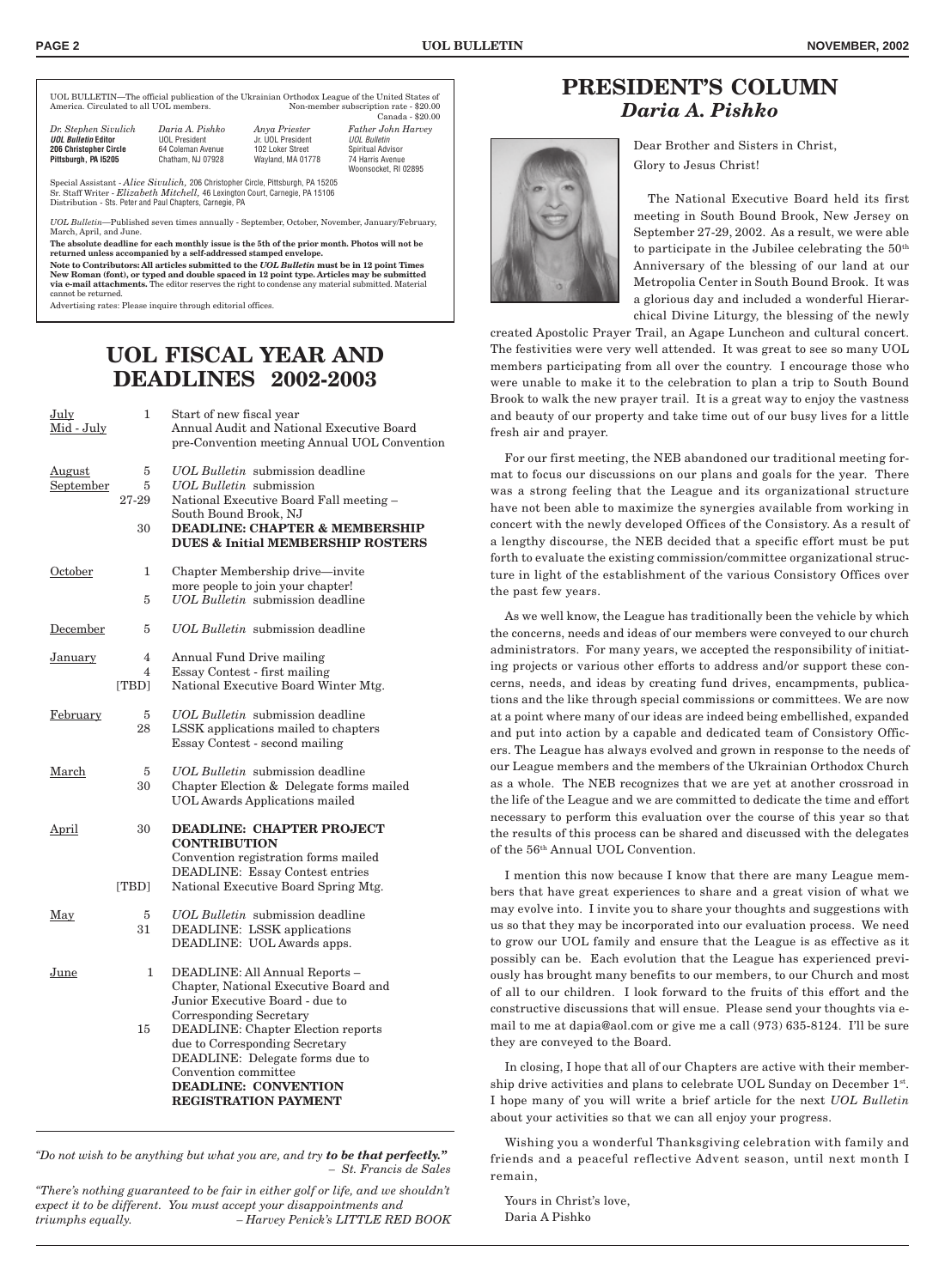## **JR. UOL BULLETIN AWARD – 2002** *Sts. Peter & Paul Jr. Chapter, Carnegie, PA*



The Jr. *UOL Bulletin* Award is given to the Jr. Chapter that writes the best and most plentiful articles for the UOL Bulletin. It seems that this year's winner wrote more articles than I did. As far as I'm concerned, they were much more interesting.

We were left in suspense after every issue of the *Bulletin* as to what activity was planned for the next month, and what charity would be donated to next.

The 2002 Jr. *UOL Bulletin* Award in Sts. Peter and paul Jr. Chapter of Carnegie, PA.

John Meschisen, Jr. UOL President

## **RELIGION: QUESTIONS AND ANSWERS**

Fr. John W. Harvey

**Question**: Lately, our pastor seems to be ignoring the organizations within our parish, and Father has said as much that a parish should be able to function well without them. Those of us who have been life-long workers feel marginalized and saddened. Any comments?

**Answer:** Because they are small, struggling entities, mission parishes often function quite well without "formal" organizations. The goals are so obvious and the flock so motivated that they work as one. In our older established parishes, patterns of organization have been long-established and adequately harness the energies of parishioners to fulfill specific needs and goals. *Ladies guilds* are usually involved in food-making, fund-raising activities and their organization provides opportunities not only for providing the financial base for mounting worthy parish projects, but accomplish the comfort of human fellowship and even worth of still being useful, for senior members. The *Ukrainian Orthodox League (UOL)* has always been a progressive organization focusing the attention of members to develop their parishes, as well as to widen the scope of their work to be of service to our diocese, as a whole, and the local community outside the parish bounds. The *Jr. UOL* brings our youth together and encourages them that the church and the spiritual life are important concerns and provides a viable niche for them in the local parish. Without the UOL, many would feel voiceless and isolated in a sea of older folks.

Parish organizations are usually a "plus" for the local church, but your pastor may see some warning signs that organizations within a parish are creating an unhealthy spiritual atmosphere. Let us remember that the spiritual and prayer life should be our first concern. When organization "for organization's sake" becomes a fact and fund-raising or social activities so proliferate that attendance at services or educational activities drops, then an organization, though well-meaning, has a negative influence. If a parish organization seems solely motivated to hoard a massive nest egg of CDs and savings accounts of "their money", the focus is wrong. Demonstrate to your pastor that your organization wants to work with him for the betterment of the church and seek his advice if he thinks that your current mode of operation and its priorities are skewed. Organizations can be very good for a parish, but there are instances when an organization can be a hindrance. With good will, all can be turned around.

#### **JR. UOL PRESIDENT'S COLUMN** *Anya Priester*

Glory to Jesus Christ!

The Junior Board had its first meeting October 6-7,<sup>th</sup> in Palos Park, IL. St. Peter and Paul's

Church hosted the meeting, and Father Taras Naumenko was kind to welcome us all into his home for the weekend. We had a very productive meeting, and developed many great ideas for the year.

During our meeting, we planned this year's fundraiser. We decided that every chapter will hold a bake sale this February. The profits will be do-

nated to **"The Gift of Life,"** a program that collects money to transport and provide surgery for adults and children in need of heart surgery. This is most definitely a worthy cause, and we hope that chapters will work hard to support this fundraiser.

We also discussed holding a mid-year retreat for juniors this year. Juniors always comment that it would be great to have an event other than convention during the year, and the board agreed that this would be a great opportunity for juniors nationwide to focus in on our faith and our community without the business aspect like that of convention. This would also be a great time to invite other junior members of the Church not currently involved in the Jr. UOL, so that they may participate in the experience and hopefully become active. As a board, we plan to become more active in reaching out to other Ukrainian Orthodox youth interested in the Jr. UOL.

In addition to being a productive meeting, it was a wonderful opportunity for board members to get to know each other. We all worked very well together and enjoyed our time greatly. All members of the board proved themselves highly enthusiastic and motivated, and it looks as though we will have a great year.

### **FIRST HOLY PENANCE PARTICIPANTS** *Wilmington, DE*

St. Peter and Paul parish, Wilmington, DE, and Father Paul Hrynyshyn celebrated the holiday of Pentecost with the First Penance of two of our Church School students: Ms. Lauren Biddle of Dover, DE, and Ms. Alyssa McGarry of Springfield, VA. Most of the Church School was in attendance to witness this joyous occasion. The proud parents of the celebrants are Mr. William and Dr. Sonya Biddle and Mr. and Mrs. James McGarry, III. The girls had previously completed several years of studies with the Church School. After the Liturgy, all participants accepted the good wishes of the parishioners at the weekly Fellowship Hour in the church hall.



*Father Paul Hrynyshyn, Lauren Biddle and Alyssa McGarry*

**U.O.L. SUNDAY – DECEMBER 1st** *"Encourage chapter members to participate in the Holy Sacraments of Confession and Communion."*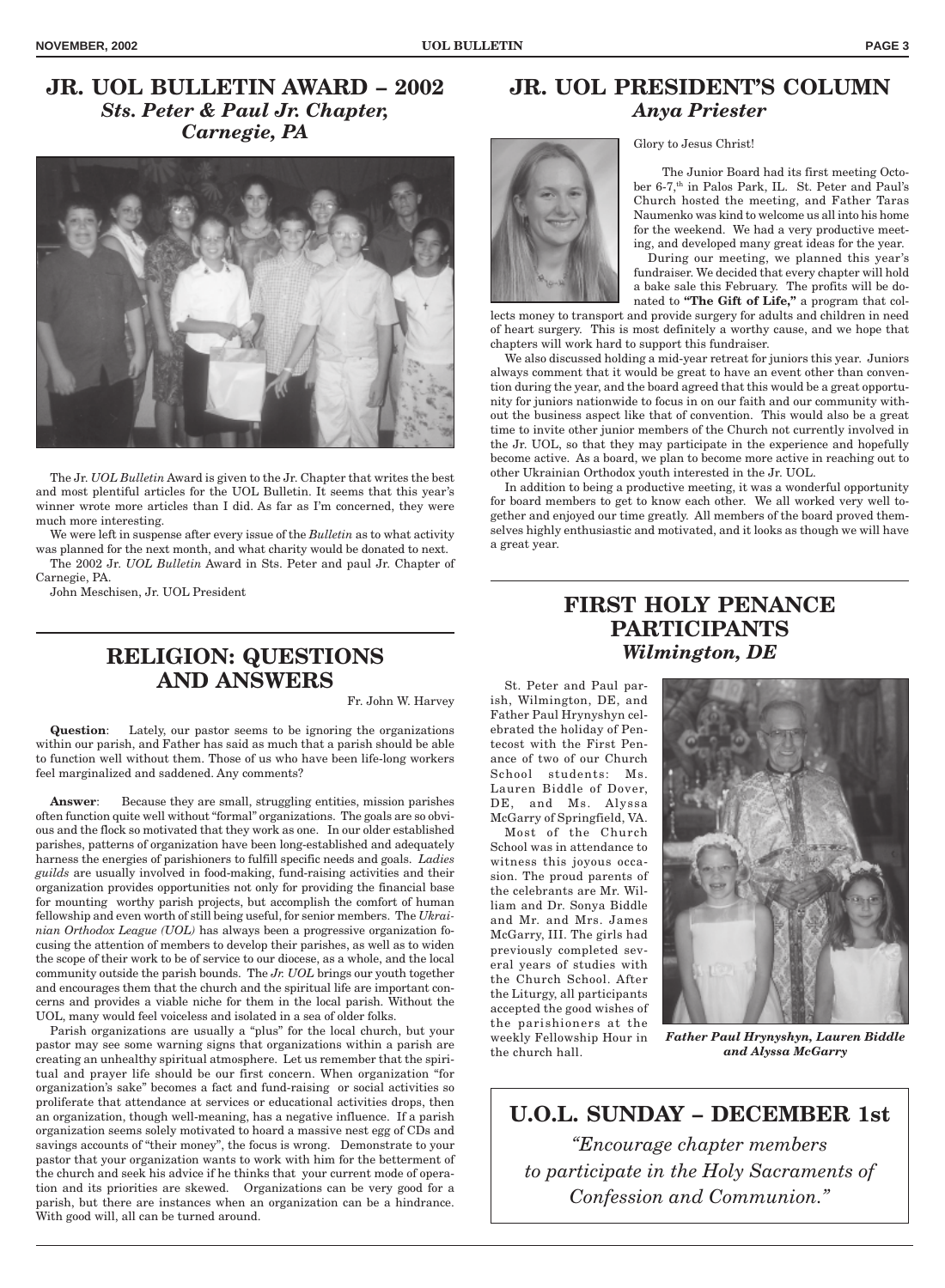# **MEET THE JR. U.O.L. EXECUTIVE BOARD**



#### **ANYA PRIESTER, PRESIDENT**

My name is Anya Priester, and I am the president of the 2002-2003 Junior Ukrainian Orthodox League National Executive Board. This is my second year as a national officer; last year I served as corresponding secretary. I thoroughly enjoyed my time serving the Jr. UOL, and I think it is a wonderful organization.

What I appreciated most was that I felt our board was able to make a difference nationwide. We can accomplish many things relating to education, membership, fundraising, faith enrichment, communication, and commitment to our

Church. Last year, I found that it is very exciting and rewarding to be a part of such an organization.

I am a senior at my local high school in Wayland, Massachusetts. I am involved in several school activities: I am secretary for the class of 2003, I am a member of the French club, I participate in rowing and I play on the school lacrosse team. I attend St. Andrew's Church in Boston, where I have been active in the Jr. UOL for many years.

I am very excited to be working with such an enthusiastic new board. Everyone has shown tremendous dedication already, and I know that we will accomplish great things. We have many great ideas, and I know that this upcoming year will be very successful and rewarding.

#### **ELIZABETH BOWMAN, RECORDING SECRETARY**

My name is Elizabeth Bowman and I am a senior at Spotswood High School in northwestern Virginia. I plan to attend William and Mary College in the fall of 2003 and study performing arts.

Some of the activities that I enjoy are forensics, theater, music, reading, writing, and talking! I attend Saint Nicholas church in Charlottesville, Virginia.

I am currently the Jr. Chapter President, participate in church reading, youth group, and a newsletter for the youth of Saint Nicholas.

I am very excited about being given the opportu-

nity to work in the Jr. UOL on the national level and look forward to an enjoyable future with the UOL.



#### **ALEXANDRA BRZYSKI, TREASURER**

Glory to Jesus Christ! My name is Alexandra Brzyski, "Alex" for short, and I am the National Junior Treasurer for the upcoming year 2002-2003. I am 16 years old and I go to St. Vladimir's UOC in Philadelphia, Pa.

I am a junior at Central Bucks East High School (for all of you American Idol Watchers, the same high school as Justin Guarin). I'm involved in many organizations like the National Honorary Society, Spanish Honor Society, Key Club and Student Council. I also play tennis in the fall, basketball in the winter, and starting in the spring, lacrosse. My favorite sub-

jects are math and science so I am taking a lot of courses related to them.

Outside of school, I love music, shopping, spending time with my friends, and dancing. I also work after school and on weekends at a coffee shop in town—which is great because I love coffee! During the summer, I love going to the beach and I always look forward to camp and the convention.

This year is going to be a blast. I am so excited to finally get started to learn so much more about the UOL. I have a lot of new ideas for this year and upcoming convention. I love being so involved and working with so many different people. *I can't wait to see you all in Chicago!*

In Christ's Love, Alexandra Brzyski

#### **COLLEEN SCANNELL, CORRESPONDING SECRETARY**

Hello everyone, I am Colleen Scannell, the newly elected Corresponding Secretary for the Junior National Board. I live in the lovely town of Vestal, New York where I attend high school as a junior. I am member of the varsity girls swim team, my specialty strokes being butterfly and freestyle. I also participate in Student Government by serving on several committees. Out of school, I attend Dance Shoppe and compete in tap, jazz, ballet, lyrical, and hip-hop.



#### **JR. UOL NEWS – CARNEGIE, PA** *"Jr. UOL Bulletin Award Winner – 2002"*

This year our chapter decided to keep all of its officers from last year. Natalie Rozum is our President, Christina Wachnowsky is Vice President, Steven Sawchuk is Treasurer, Anastasia Markiw is Secretary, John Walewski is Recording Secretary, and Natasha Walewski is our Reporter. Fr. Steve Repa is our Spiritual Advisor, and Mrs. Alexis Sawchuk and Dr. Steve Sivulich are our advisors. We also get a lot of advice and help from many of the parents of our chapter members.

Our first project of this year was working with the Sr. Chapter to sponsor a booth for "Carnegie Days". We had to help make pierogies, haluski and holuptsi for days before the event—with instruction from our older church members. Then, on September 5-6-7, we worked at the booth, helped deliver food from the church hall to the booth, and scrubbed pots and pans—some time until 12:00 midnight!

We made a profit of \$4,000 and it was divided between the Jr. and Sr. chapters. The Sr. Chapter will donate their \$2,000 to the 100<sup>th</sup> Anniversary Fund. The Jr. Chapter's \$2,000 will help pay for a permanent outdoor sign for our church.

We have two new members: Nick Wachnowsky & Chelsea Trondle.

Natasha Walewski, Jr. Chapter Reporter



*Juniors rolling and cutting dough for pierogies*



*Juniors learning to make potato balls for pierogies*

### **(MEET THE BOARD, continued)**

At my home parish, St. John the Baptist in Johnson City, NY, I am a member of the church choir, dance group, and championship basketball team. I am also a church reader, attend Sunday school and pysanky classes. I serve as President of our very active Jr. UOL Chapter.

This year I am extremely excited to be working with everyone on the National Board and I can't wait to accomplish great things.

*(Ed. Note: Information was not available for Vice President, Alex Korda, or Financial Secretary, Natalie Beck.)*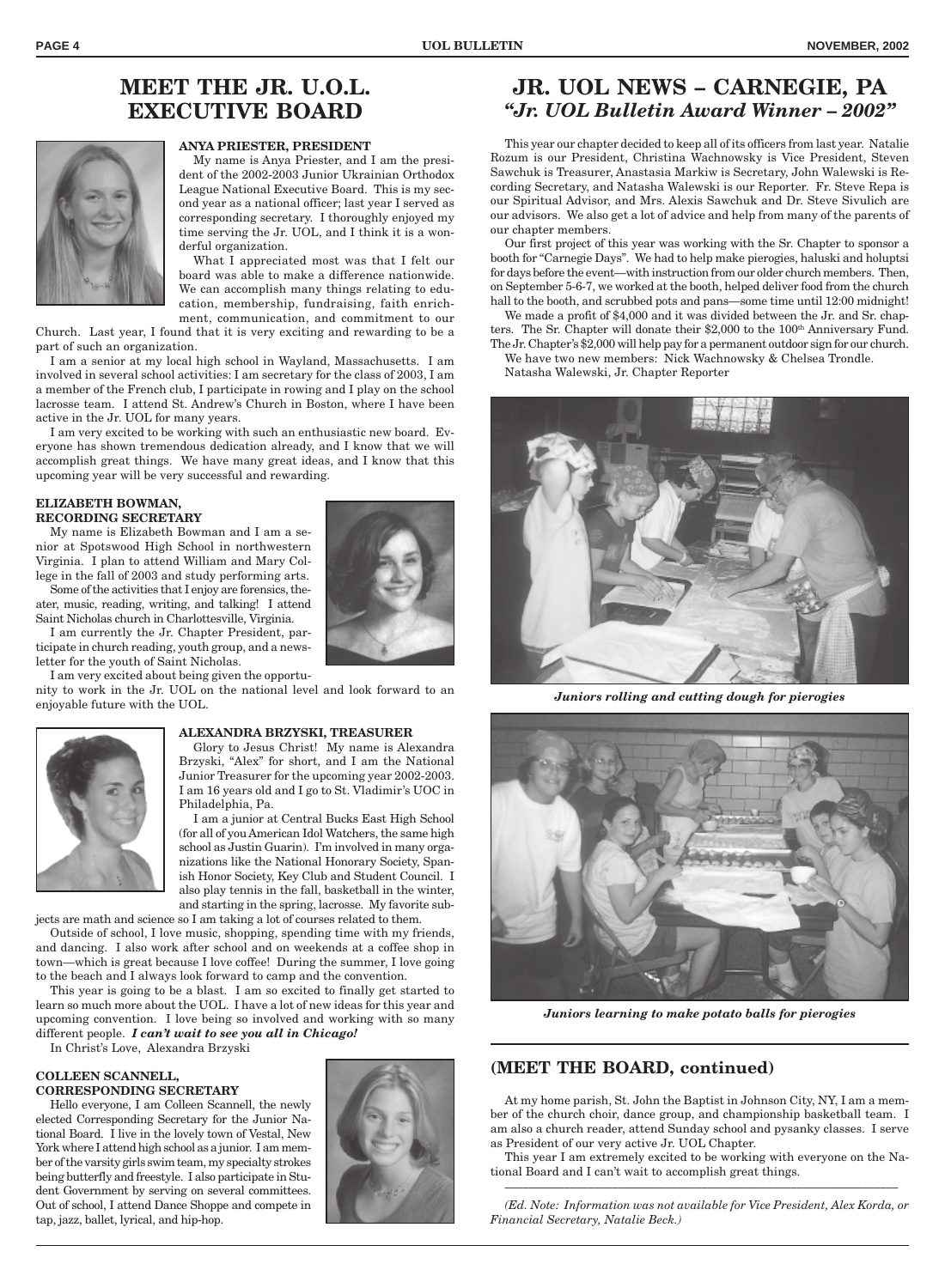# **THIS COZY CORNER: AN ORTHODOX BOOK REVIEW**

Fr. John W. Harvey

Sometimes a book comes across my desk that has immediate relevance and importance to all sectors of our UOL Bulletin readership. "When And How To Receive Communion" by Archimandrite Daniel G. Aerakis is a compact 90 page volume of universal appeal. Fr. Nicholas Palis during his pastorate of the Greek church in Aliquippa, PA worked to provide a way that solid Orthodox teaching be made available to the general public and so the St. Nikodemos the Hagiorite Publishing Society came to be. Most volumes published by them are well worthwhile, but this one is exceptional.

Satan always wants to put a wedge between us and the Lord Jesus and so over the centuries many so-called "canons", customs, traditions and pious taboos have arisen to keep communion by the faithful to a bare minimum. Sadly, these misinformed notions have often been fostered by priests, contrary to the Gospel, the text of the Liturgy itself and the writings of Church Fathers like St John Chrysostom.

Each ethnic Orthodox Church seems to have its own particular taboo, which provides a realistic barrier to communion, especially frequent Communion. One chapter, The Three Day Fast From Oil Is Non-existent, addresses a purely Greek variety of barrier to Communion, but I am sure that we could find some Ukrainian "pious traditions" that equally have the same exclusionary barrier effect.

Besides pointing out what Communion is and the need for us to participate, this volume explodes commonly held myths surrounding what should be the central act and fact of our Christian life on a weekly basis. A 'cafeteria line' to Communion, just because everyone else is going, is NOT being promoted, but rather this book wants to imbue us with a longing for communion and provide us with hints for a practical preparation. Frequent communion is the goal, for this is divine food indeed, but we approach with fear and love making a conscious effort also to forgive one another. As this volume says. "Divine Communion is not a reward for the sinless, but is a strengthening for sinners, who nevertheless are struggling for sanctity."

One chapter is for priests who, as I mentioned, have sometimes taken their position as guardian of the chalice to an extreme and have raised barriers that keep all but the most persistent from the holy mysteries. All can learn something from this book!

As usual, Shirley Skocypec at our Consistory Book Store, (732) 356-0090, would be glad to fill your order for this or other books for your spiritual feeding.

# **ST. VLADIMIR'S HONORS GRADUATES**

To celebrate the end of the school year, St. Vladimir's Ukrainian Orthodox Cathedral, Parma, OH honored high school graduates and all parish youth. The youth and their families participated in the Divine Liturgy and received Holy Communion. The sermon was dedicated to the youth.

At the conclusion of the Liturgy, two graduates were recognized for their contributions to their life at St. Vladimir's. Honored were Nina Aust, President of the Jr. UOL Chapter, and Matthew Kisil, Treasurer of St. Vladimir's Altar Boy Society and a past officer of the Jr. UOL Chapter. Both graduates received Bibles as gifts from the Sr. UOL Chapter, and Matthew received a plaque for his dedicated service as an altar boy.

A family picnic on the rectory grounds concluded the day.



*Nina Aust and Matthew Kisil, with clergy of St. Vladimir's Ukrainian Orthodox Cathedral*



## **THE TRYPILIANS: OUR FIRST UKRAINIAN ANCESTORS**

Elizabeth Mitchell, Staff Writer

The Trypilians, the earliest known Ukrainian ancestors, were among the most civilized people of the ancient world. They were a Neolithic population (8000-1200 B.C.) whose culture flourished on the territory of presentday Ukraine. The Trypilian site 35 KM south of Kyiv was excavated in 1898. The earliest evidences of Trypilian culture were on both sides of the Dniester and Boh rivers, as well as the upper and middle Brut and Siret rivers in Western Ukraine.

Trypilian culture had a matriarchal clan order. Women did agricultural work, headed households, manufactured pottery, textiles and clothing and had a leading role in society. Men hunted, kept domestic animals and prepared tools of flint, stone and bone.

Archeologist Vilenti Khovolko found the first remains of this culture in 1930. The Trypilians had left behind hundreds of villages that testify to the existence of a developed form of architecture. The largest settlement numbered 200 houses which could have accommodated 2,000 residents. This organized center of the Trypilian tribe could be called the first city on the territory of Ukraine at the turn of the  $3^{rd}$ - $2^{nd}$  millennium B.C.

The best known element of the Trypilian culture is its pottery —famous for the painted designs, which served as their principal form of expression of their artistic nature. The main ritualistic and symbolic motifs were spirals and whorls executed in dark brown—nearly black, and white on the brick red background of the pieces. From this color combination and drawings, the Trypilian designed Easter eggs are copied. Some of the pottery was decorated with animals and sculpture in the form of human female figures. They also developed weaving skills and sculptures in the form of human and animal statuettes.

The funary rites of the Trypilian tribe changed from burying the whole body to cremation. Probably to release the body from all earthly, mortal encumbrances, thus easing its passage in to the "next world."

Having flourished for 3,000 years, the Trypilian culture began to decline. Less care was taken in the construction of houses, the ornamentation of pottery became simpler, and the figural sculpture deteriorated. The invasion of barbaric tribes was a contributing factor of the Trypilian demise.

The next time you visit an art exhibit or Easter egg (Pysanka) sale, look for the colors and designs of the Trypilians—*our first Ukrainian ancestors.*

References: Internet: Trypilians; Trypilia – Ukraine's Neolithic Culture – Ukraine's Trypilya Culture – Tania Diakiw O'Neil; Ukraine: A Concise Encyclopedia – The Stone Age: Netholithic Period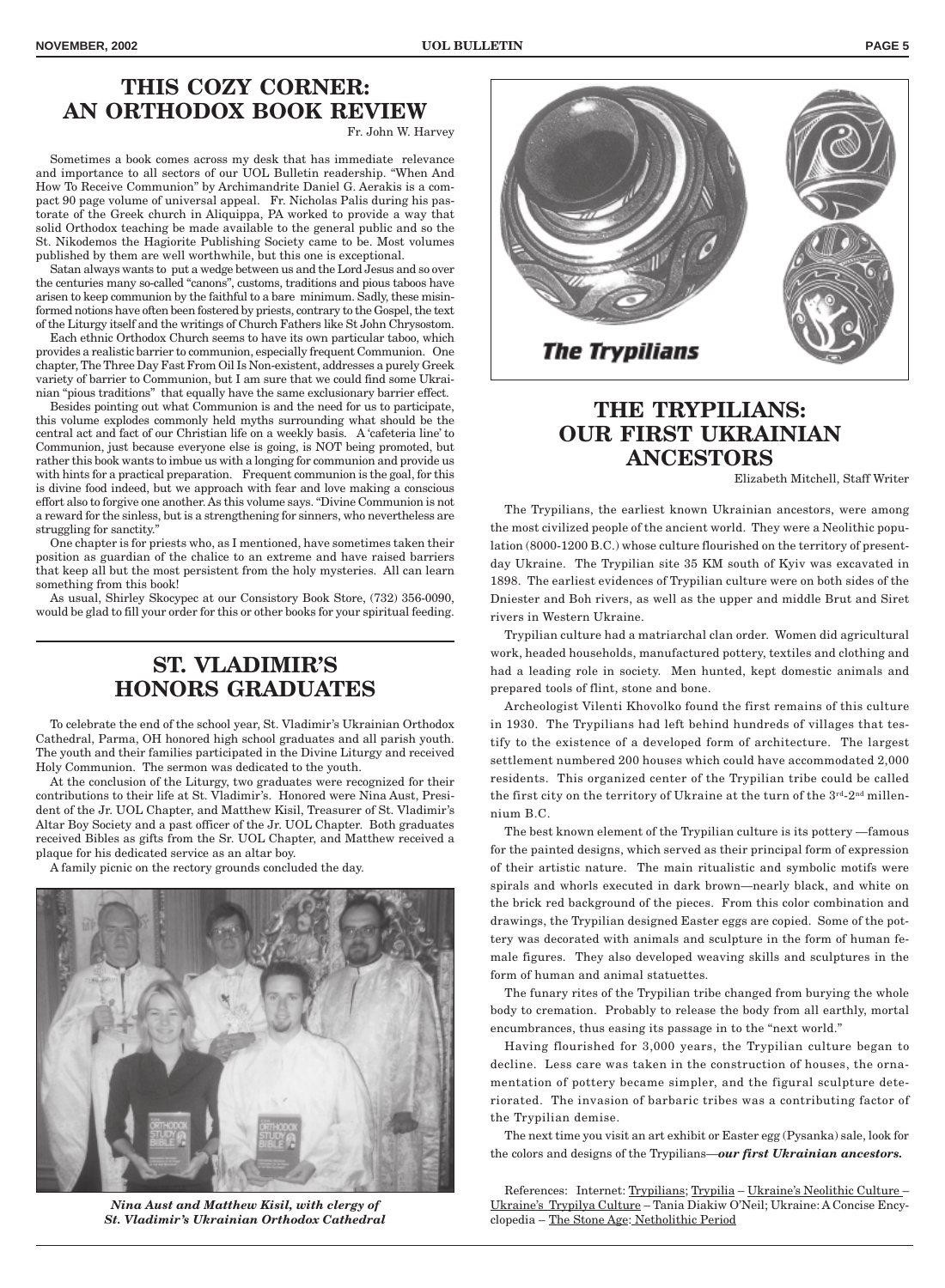## **55TH ANNUAL U.O.L. CONVENTION – 2002** *RESOLUTIONS*

- 1. We are grateful for the presence and leadership of our bishops, His Eminence Archbishop Antony, and His Eminence Archbishop Vsevolod, at this 55th Annual Convention in Boston. We thank them for their inspiration, guidance, and spiritual direction during our activities, deliberations, and prayers. May God bless them with good health and fill them with grace for many blessed years to come.
- We extend our well wishes to our Metropolitan, His Beatitude Constantine, that the good Lord, the healer of our soul and bodies and Christ our God, bless him, will him with His grace, bestow upon him a speedy recovery so that he may continue in his leadership of our Holy Ukrainian Orthodox Church. We feel his absence at this convention and miss his presence. May God the most high restore him to good health, return him to us so he may continue to teach the word of Your truth, and make offering and sacrifice before the Lord on our behalf, the Ukrainian Orthodox Church, and all her people. May God grant him patience, wisdom, and strength and keep him for many blessed years! We extend our love to him and gratitude to God for His mercy.
- We commend the members of St. Andrew Ukrainian Orthodox Parish and the U.O.L. chapter of Boston, MA for their efforts in hosting a very successful 55th Annual Convention. We hope their courage and success will inspire other chapters. A special thanks to their pastor, Fr. Archimandrite Andriy Partykevich, Chairwoman Sandra Kondratiuk, the members of the Convention Committee, and all sponsors and benefactors. May God bless all of them and their labors for the glory of God to the benefit of our Ukrainian Orthodox Church, and to the success of the Ukrainian Orthodox League in teaching, inspiring, and nurturing her people.
- 4. We have in remembrance the blessed memory of our reverend fathers, Protopresbyter Petro Budnij, (01-10-01) and V. Rev. Petro Sahaidachny, (12-06-01), who have reposed in the Lord. May God mercifully rest them and grant them His Eternal Memory.
- 5. We rejoice in the ordination of our newest clergy:

| Fr. Ivan Lymar      | $(08-28-01)$ |
|---------------------|--------------|
| Fr. Mark Phillips   | $(06-14-02)$ |
| Fr. Stephen Masliuk | $(06-29-02)$ |
| Fr. Michael Danczak | $(07-13-02)$ |

May God bless them for responding to His call to serve Him on behalf of our Ukrainian Orthodox Church and her people. God grant them perseverance, fortitude, and wisdom to guide, teach, and shepherd His holy flock for many blessed years!

- 6. We offer our prayers to God the most high, for the newly tonsured hiermonks (Priest-monk):
	- Fr. Philip (Jagnicz)
	- Fr. Daniel (Zelinsky)

May God bless and nurture them in their response to the angelic life in Christ. May their spiritual journey and ministry in our parishes be unencumbered by strife or discord and may their spiritual struggle be fruitful for their salvation and perfection in Christ. God be merciful to them and their monastic community through the prayers of the most Holy Mother of God for many blessed years.

- 7. We encourage further seminary and religious vocations, and call our youth to faithfully respond to Christ's call: *to find courage and fortitude to pursue a religious life in the firm faith that Christ, and His Church would not abandon them, nor neglect them, but nurture and support them in their endeavors and spiritual journey; that their vulnerability to the Holy Spirit enable our Lord to develop their formations to a religious life that may be contrary to the secular world and its wisdom and understanding.*
- 8. We call our members and chapters to continue to support the ranks of clergy and bishops; that the trust they have placed in us, in our love and support may not disappoint them but continue to encourage them to a life of service and devotion to us and our Holy Ukrainian Orthodox Church and her people.
- We congratulate the All Saints' Camp manager Stephen Sheptak and the Camp Committee, acknowledging their efforts in expanding the camp's facilities and encampment programs. Their success is due to the support and volunteerism of our chapters, parishes, and faithful.
- 10. We continue to support the efforts of our UOC in adopting two orphanages with exceptional needs and requirements in Ukraine- one in Ivanofrankivsk and the other in Dnipropetrovsk. Our Christian efforts and ten-year commitment to these children, many abandoned at birth because of their special needs and malformations, is inspiring and heartfelt. Many of the children are suffering from the consequences of the Chornobyl tragedy. Out of ignorance and fear, they were deemed beyond

## **SR. UOL NEWS FROM CARNEGIE, PA**

After a summer of relaxation, we are busy planning our Fall activities, which include sharing with the Junior Chapter a Food Booth during **Carnegie Days,** September 5-7, with Sherri Walewski, Chair, and Steve Sivulich, Co-Chair. Next on the agenda is our participation in the **Pyrohi Festival** being held at the Strip District in Pittsburgh, September 21st with Michael Kapeluck and Bonnie Reinhart in charge. NO, we won't be selling pyrohy, instead we will have for sale our beautiful pysanky. Then on November 16<sup>th</sup>, we have scheduled our **Second Annual Arts and Crafts Show** chaired by Michael Kapeluck at our parish auditorium with the Juniors also taking part. On hand at the sale will be religious, cultural, and various items of interest, plus a bake sale, food, and refreshments.

Newly elected Sr. Chapter officers are: President – Cynthia Haluszczak; Vice President – Tracy Fisher; Secretary – Pat Dorning; Corresponding Secretary – Alice Sivulich; Treasurer – Michael Kapeluck; Asst. Treasurer – Michele Kapeluck; Auditors – Melissa Haluszczak, Bonnie Reinhart, and Steven Sawchuk. Alexis Sawchuk and Steve Sivulich will continue as Jr. Chaper Advisors. Father Steve Repa serves as our Spiritual Advisor.

We welcome as new members: Sherri Walewski and Jim Landon. Elizabeth Mitchell, Reporter

love or care. We pray that members will support this outreach and mission. Under the auspices of the Consistory Office of Missions and Christian Charity, we pray that God, who blesses those who minister to the least among us and His children, further transform the lights of these children and those who minister and support them in the light of Christ and the grace and power of the most Holy Spirit.

- 11. We are encouraged by the success of the newly inaugurated Consistory Office of Family and Adult Ministry directed by Fr.Gregory Czumak and Debbie Burgan. May God bless their efforts and ministry.
- 12. We thank Fr. Arkadi Mironko and Richard Jendras for organizing the reader/subdeacon conference offered at the Metropolia level at St. Sophia's Seminary, South Bound Brook, NJ. We congratulate those who participated in it and encourage this program to continue.
- 13. We continue to support the efforts of Rev. Fr. Archimandrite Andriy and Dr. George Krywolap, Directors of the Consistory Office of History and Archives. Their efforts will enable us to research, reflect, evaluate, and honestly record the history of the Ukrainian Orthodox community in America. We are delighted that a three-volume History may be published by the Consistory recording the struggles, challenges, accomplishments and contributions of our Ukrainian people, their Orthodox faith in communities and parishes and her culture in enriching the history and lives of the American nation
- 14. We extend our condolences and prayers to the families of the coalminers in Ukraine who tragically perished in Donetsk. May God grant them blessed repose and eternal memory!
- 15. We express deep sorrow and disappointment in the recent development of a new Ukrainian Orthodox jurisdiction in the USA. In 1950 and 1996, our Church in America participated in two historic Sobors effectively bringing Ukrainian Orthodox Christianity in the U.S.A. and the Diaspora, into unity, fellowship and communion. This recent event ignores and disrespects the efforts and labors in response of the Holy Spirit of our people, her parishes and Church. We implore those misled to return in unity, faith, and love to our united Church, healing the body of Christ.
- 16. We call all UOL and UOC members to participate in the 50<sup>th</sup> Jubilee Celebration of the blessing of land that is our Metropolia Center in South Bound Brook, NJ on September 28, 2002. It continues to be our spiritual and administrative center of our Faith, culture and community in America. It memorializes and celebrates, records and manifests the History of Ukrainian Americans, their lives, hopes, and dreams in this country.
- 17. Furthermore, we encourage all UOL and UOC members to make a pilgrimage through the Apostolic Prayer Trail, which will be blessed and opened during the Center's 50th Jubilee Celebration. The theme of the prayer trail is described by Archbishop Antony as a journey toward personal transfiguration of the individual Orthodox Christian – enabling him or her to follow the Holy Apostles in their mission to transform the world by the expansion of God's Kingdom.
- 18. We pray fervently for the repose of the souls of all who perished in the terrorist attack upon our nation on September 11, 2001. We ask God to comfort and bless the victims' family members and all survivors of the attack, enabling them to move on successfully with their lives with the loving support of their fellow Americans. We pray that God will protect us from the sin of hatred for those who committed this hateful attack against America and the temptation to seek unlawful revenge against them rather than the means to prevent such attacks in the future.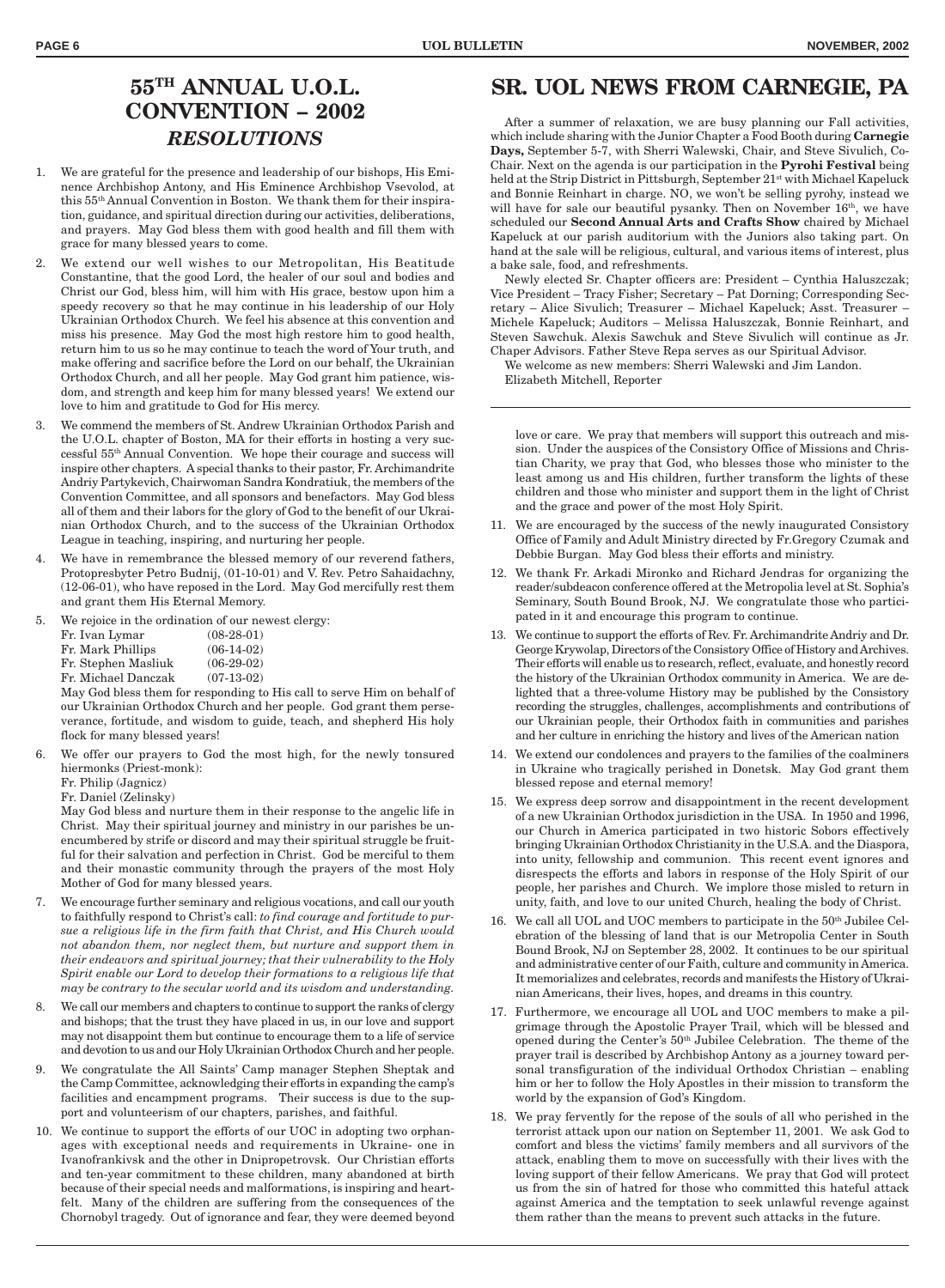# **UOL ESSAY CONTEST WINNERS – 2002**

The UOL Education Commission recognized the winners of the Annual Essay Contest at the 55th UOL Convention in Boston. A total 205 individuals from eighteen churches participated in the contest. Fourteen first place icon awards and twenty-one honorable mention awards were presented:

> **ST. MARY CATHEDRAL, ALLENTOWN, PA** Joey Hutzayluk (Grade 1) - Honorable Mention **Stephanie Hutzayluk (Grade 7) - First Place**

> **ST. VLADIMIR PARISH, AMBRIDGE, PA** Nicholas Niessel (Pre-school) - Honorable Mention Juliana Kochis (Kindergarten) - Honorable Mention **Michael Kochis (Grade 3) - First Place**

**ST. ANDREW PARISH, BOSTON, MA Valentina Geba (Grade 8) - First Place**

**STS. PETER & PAUL PARISH, CARNEGIE, PA** Julianna Lies (Pre-kindergarten) - Honorable Mention Kristi Rozum (Pre-kindergarten) - Honorable Mention Logan O'Brian (Kindergarten) - Honorable Mention Paul Onufrey (Kindergarten) - Honorable Mention **Ryan Quinn (Grade 8) - First Place**

**ST. DEMETRIUS CATHEDRAL, CARTERET, NJ** Andrew Krasny (Grade 1) - Honorable Mention **Christopher Sibbio (Grade 3) - First Place** Nicholas Hlushko (Grade 5) - Honorable Mention Michelle Sica (Grade 5) - Honorable Mention

**ST. MARY PARISH, NEW BRITAIN, CT Timothy Synott (Kindergarten) - First Place** Joseph Waida (Kindergarten) - Honorable Mention **Jonathan Chang (Grade 4) - First Place**

**STS. PETER & PAUL PARISH, PALOS PARK, IL** Tiffany Kwitka (Kindergarten) - Honorable Mention Amber Rak (Kindergarten) - Honorable Mention Sandra Iordanov (Grade 2) - Honorable Mention Linsay Mikrut (Grade 2) - Honorable Mention Kali Stageman (Grade 2) - Honorable Mention Alyssa Rak (Grade 3) - First Place Lauren Beck (Grade 5) - First Place **Stephanie Kimowych (Grade 6) - First Place**

**ST. VOLODYMYR CATHEDRAL, PARMA, OH**

Caitlyn Miller (Pre-kindergarten) - Honorable Mention Andre Moyasenko (Pre-kindergarten) - Honorable Mention Doralynn Turner (Pre-kindergarten) - Honorable Mention **Alex Grossman (Grade 4) - First Place**

**ST. VLADIMIR CATHEDRAL, PHILADELPHIA, PA** Isabelle Sufler (Kindergarten) - Honorable Mention

**ST. VLADIMIR PARISH, PITTSBURGH, PA** Katerlyn Kocelko (Pre-kindergarten) - First Place **Viktor Kiritchenko (Grade 3) - First Place**

**ST. MICHAEL PARISH, WOONSOCKET, RI** Joshua Pizzarelli (Kindergarten) - Honorable Mention **Mark Meschisen (Grade 7) - First Place**

A special thank you is extended to Shirley Skocypec for coordinating the judging of the 205 entries in the Essay Contest.

## **UOL BULLETIN DEADLINE**

*The deadline for each edition is the 5th of the prior month: September, October, November, January/February, March, April, and June.*

## **UOL ANNUAL FUND DRIVE** *2001-2002*

The Ukrainian Orthodox League would like to sincerely thank the following people for "Ensuring the UOL's Future" with their recent contributions to the UOL Annual Fund Drive:

**UOL Projects:** Janice Meschisen, John Roditski, Catherine Schaffer, St Demetrius Sr UOL, Sts Peter and Paul UOC- Lyndora, St Vladimir Sr UOL-Ambridge, Marie Senyshyn **( In Memory of Walter Senyshyn, Husband)**, Assumption of Virgin Mary- Northampton, Paul Szwez, Hazel and Stella Klipnick, Nellie Andrus **(In Memory of Peter Andrus)**, Holy Ascension Chapter- Clifton, Olga Sirko, Anthony and Anne Rizzo **(In Honor of John and Xenia Mazur)**, Geofrey and Helen Greenleaf **(In Memory of Godmother, Jean Andree)**, Jonathan and Sonya Patronik **(In Memory of William Oryhon)**

**LSSK Scholarship Fund:** Janice Meschisen, John Roditski, Sts Peter and Paul UOL – Palos Park, St Demetrius Sr UOL- Carteret, Sts Peter and Paul UOC- Lyndora, St Vladimir's Sr UOL- Ambridge, Sts Peter and Paul Youngstown, Marie Senyshyn **( In Memory of Daria Karbiwnyk, Goddaughter)** Assumption of Virgin Mary- Northampton, Paul Szwez, Hazel and Stella Klipnick, Nellie Andrus **(In Memory of Peter Andrus)** Holy Ascension Chapter- Clifton, Anthony and Anne Rizzo **(In Memory of Mazur family)**, Sts Peter and Paul Jr UOL- Carnegie, Emily Klish, Olga Sawchuk

**MJSF Scholarship Fund:** Janice Meschisen, St Demetrius Sr UOL,- Carteret, Sts Peter and Paul UOC- Lyndora, St Vladimir's Sr UOL- Ambridge, Assumption of Virgin Mary- Northampton, Paul Szwez, Hazel and Stella Klipnick, Nellie Andrus **(In Memory of Peter Andrus)** Holy Ascension Chapter- Clifton, Anthony and Anne Rizzo **(In Memory of the Rizzo family)**, Olga and Mrs. Alexandra Samocha

| ANNUAL FUND DRIVE TOTALS 2001-2002 |                              |           |  |  |
|------------------------------------|------------------------------|-----------|--|--|
|                                    | <b>UOL PROJECTS</b>          | \$3930.00 |  |  |
|                                    | <b>LSSK SCHOLARSHIP FUND</b> | \$3050.00 |  |  |
|                                    | <b>MJSF SCHOLARSHIP FUND</b> | \$1585.00 |  |  |
|                                    | <b>GRAND TOTAL (7/16/02)</b> | \$8565.00 |  |  |

Your support is vital and greatly appreciated as we strive to fulfill the League's Mission and continue to be "Dedicated to Our Church and Devoted to Its Youth".

Kathryn Bailly, Financial Secretary

## **CARTERET, NJ – SR. UOL CHAPTER** *"We're Up and Running in 2002"*

The St. Demetrius Senior UOL is off and running to a superb start. Our new slate of officers are as follows: **President** – John Lehotsky, **Vice President** – Denise Spoganetz, **Treasurer** – Catherine Shaffer and **Secretary** – Joanne Mazan. And of course, our **Spiritual Advisor** – Father Taras Chubenko.

We started off with our September meeting welcoming a new member, Linda McClester—welcome to the Chapter! It was nice to see a new face as we jumped into plans for the up coming year. Our members seem to be quite enthusiastic and are already looking forward to numerous fruitful activities. One activity we are leaping into is to take part in the blessings of the autumn months with a Ukrainian style Octoberfest. This extravaganza hopes to bring in the young at heart to celebrate the season as a church family. Plans are underway and joyous times are scheduled for all!

We continue to look toward many great activities to plan and fulfill. We find ourselves more eager to cherish the moments we work together as a group in our Lords vineyard.

In Christ's Love, Denise Spoganetz